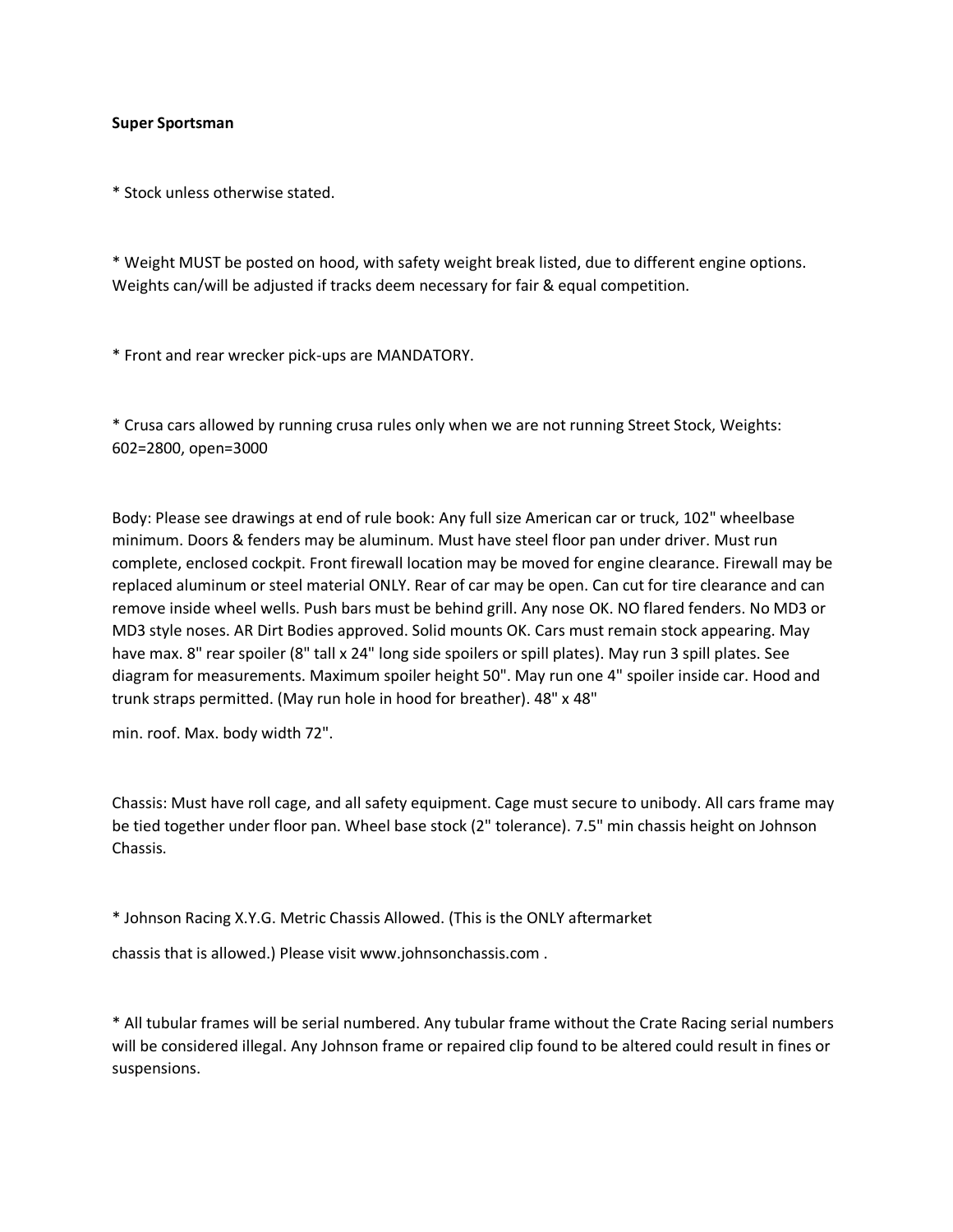\* Stock metric frames have to option to be repaired Crate Racing USA tubular front and/or rear clip. Front and Rear clips will also have Crate Racing USA serial numbers.

\* Stock metric frames have the option to run the following Johnson Racing Parts:

Left Upper A Frame: JCI-09-02-003R Right Upper A Frame: JCI-09-02-003L Left Lower A Frame: JCI-09-02-01RC-L-SP Right Lower A Frame: JCI-09-02-01RC-R-SP Rear Upper Trailing Arm: JCI-09-03-04B Rear Lower Trailing Arm: JCI-09-03-03B

\* No notching of frame for tie rod clearance. Johnson Chassis that have been notched must cover the notched area on sides and bottom of frame with .125 steel.

Steering: Stock O.E.M. Quickeners OK.

Suspension: Must be stock. Screw jacks OK on front and rear. Outboard shocks ok on front. Lowering blocks OK. Adjustable cups OK. Spring buckets or cans OK. Height of buckets 6" maximum in stock location. Springs may be changed. (Racing springs, different lengths). Front spring spacers ok. Springs must remain in stock position forward and aft, and left and right. May cut top A-frames to adjust camber and caster (Top a-arm only may be tube nonadjustable). May enlarge hole for shock clearance. Spindle savers ok. Steel, nylon bushing, or monoballs OK.

Shocks: Steel body non-adjustable racing shocks OK. NO Schrader valves. Hypervalve or external fill port must be covered with JB weld. NO bump stop on shocks. May relocate rear only. Front shocks must remain in stock location. Front shock mounts may be moved up (Vertically) to prevent bottoming out with 3" max. from stock position. Heim joints OK on shocks only. May cut rear top control arm to adjust for pinion angle ONLY. NO coil over type adjustments. Heim joints allowed only where stated.

Shock Claim - Front - \$150 each. Rear - \$200 each including Heims. Have to be claimed within 5 minutes after main event with money and written claim given together to tech man. Shock is bought "as is".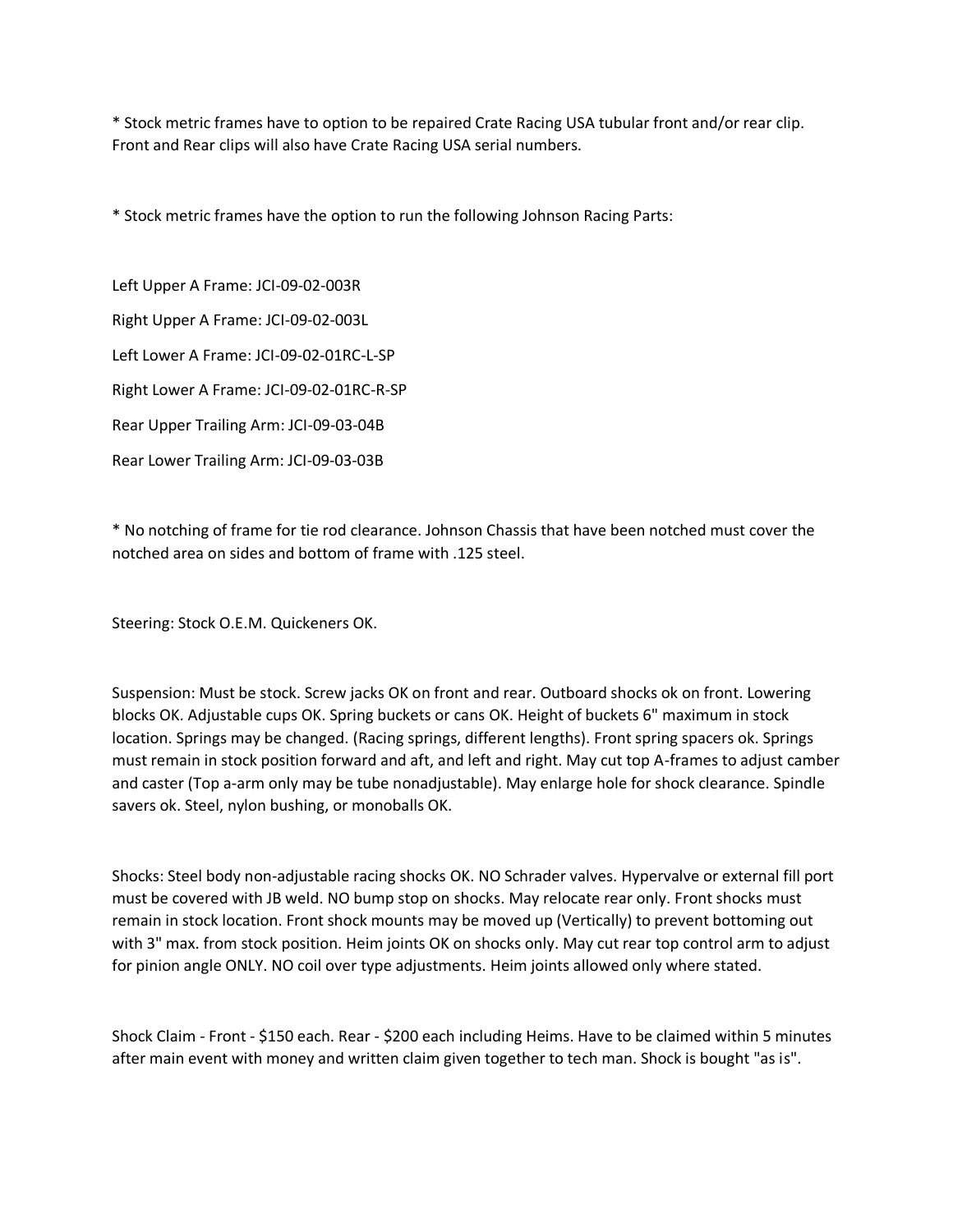Transmission: Factory stock straight drive with all working gears. Must be same make as engine.

Must have been a production transmission for auto manufacturer. Bert/Brinn type tranny ONLY- NO power glides- NO Jerico. Must have working reverse, may remove gears, and may have straight cut teeth.

Flywheel: Stock steel flywheel (No less than 10 1/2", must weigh 14 lbs min). Clutch and pressure plate or triple disc clutch with flex plate is OK (No smaller than 5.5"). NO single disc.

Driveshaft: Any steel 1 1/2" or larger. Must be painted white, with car number. Must have safety loop.

Rear-end: Stock type or may run 9" Ford. Must run stock mounting points with no adjustability. Any ratio okay. May be locked. Floater legal. NO WIDE FIVES. Any axle or any gear. Upper control arm mounts 8" max from center of axle tube to center of trailing arm bolt. Lower control arm mounts 3 1/2" - 4 1/2" max from center of axle tube to center of trailing arm bolt.

Brakes: Stock caliper for make and type of car disc OK (No 4 piston calipers) Disc brakes legal.

No aftermarket, no aluminum. Must have operational wheel braking system. NO WIDE FIVES. Racing pedals OK. Adjusters OK.

Wheels: Any steel 8" maximum. Large wheel studs OK. Bead locks OK, outward facing only.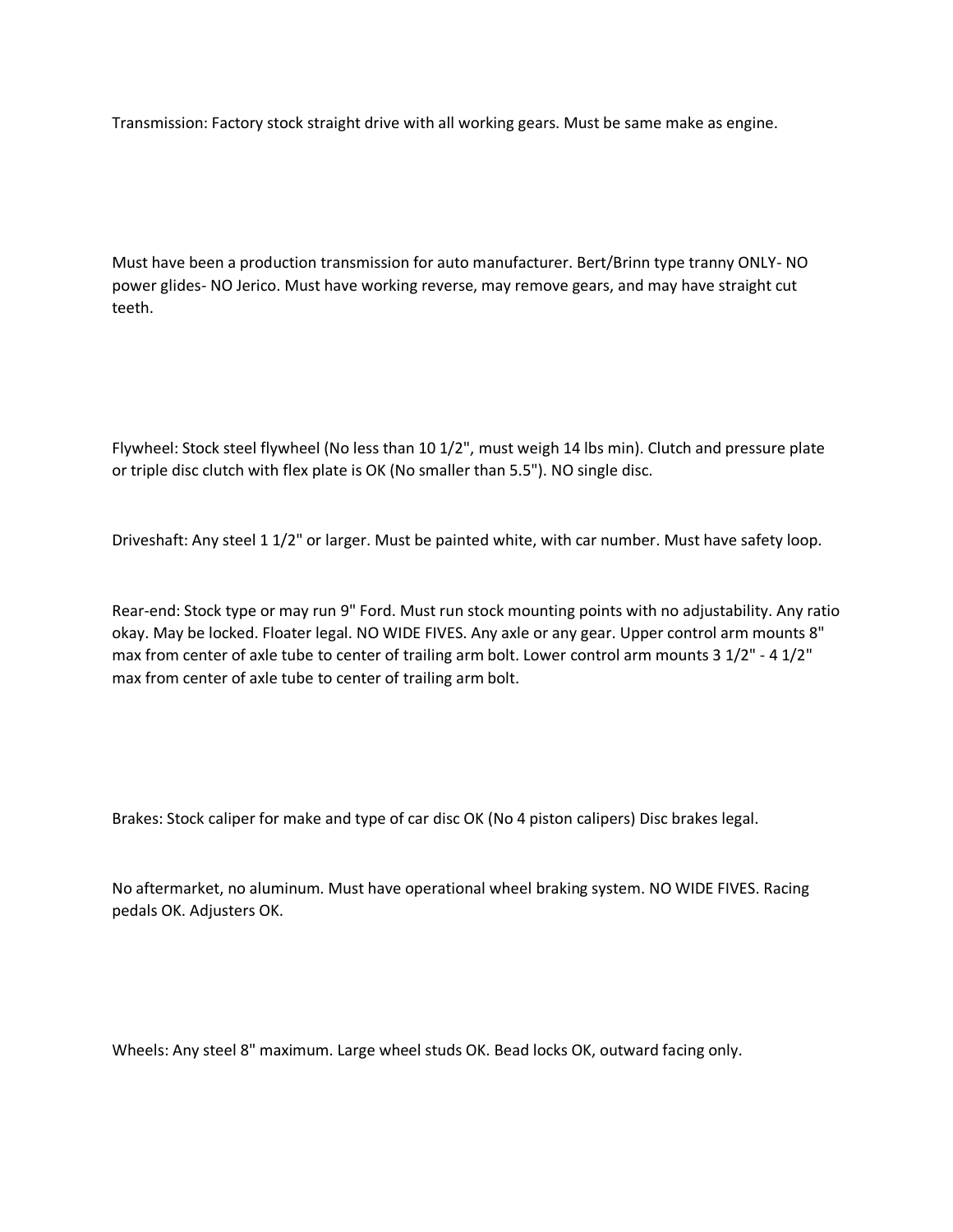Tires: H500 only. No grooving or siping. Tires susceptible to Chemical Tire Protest.

Fuel: Must pass track test. Fuel cell must be mounted inside of trunk.

Headers/Exhaust System: Any standard 4 into 1 collector. Any length pipe, must stay same diameter. No coatings allowed. No tri-y's, NO "X" or merge type pipes allowed. Exhaust EVAC system OK. NO stainless steel.

Engine Location: #1 spark plug in line or in front of top ball joint. 0 Tolerance.

Engine Option #1: \* 3100 lbs & 3000 lbs - SEE HEADS OPTION #1 & #2

\* Must match make of car, Chevrolet for Chevrolet, Ford for Ford, etc. Chevrolet 365 Max cubic inch- NO TOLERANCE. Ford 365 max cubic inch - NO TOLERANCE. Chrysler 374 max cubic inch - NO TOLERANCE. No Vacuum pumps, may vent to

header.

Block: Cast iron OEM only (No aftermarket, Bowtie or SVO). May plug, or install vent pipes, or screens. Studs and strapping caps are ok. Steel caps are ok. May Plug deck and re-drill water holes. Maximum cylinder bore of .080"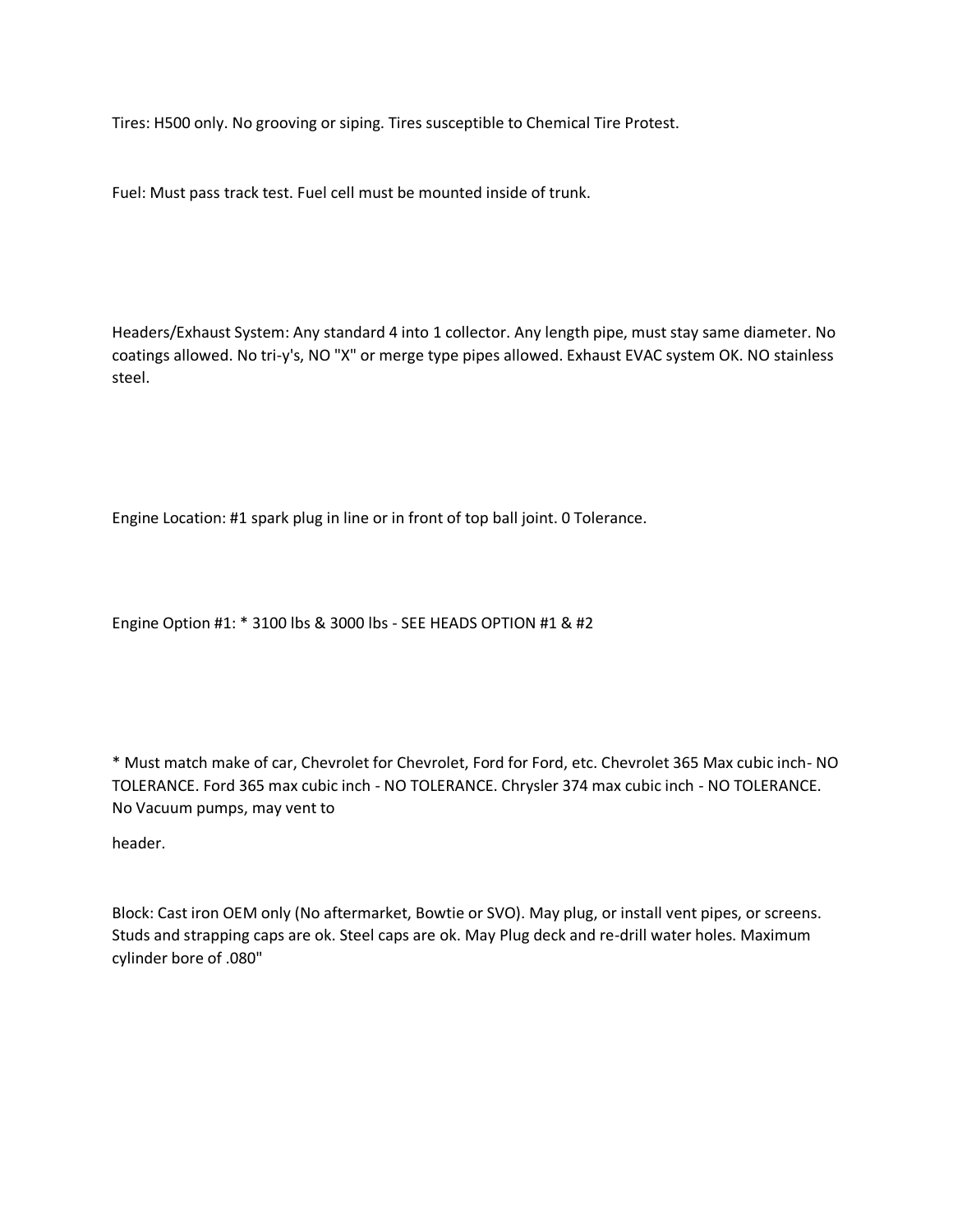Crankshaft: Any steel stock appearing crank. Cast iron or steel. No billet. 50 lb min weight for steel cranks, 47 lbs. minimum weight for cast iron. Stock stroke for engine size. May balance (Drill hole, weld, minor grinding). For balancing purposes the counterweights may be turned. Must maintain 1.950 for steel /1.750 for cast. No knife edging. No pendulum undercut. No polishing or lightening of counterweights or throws. May cross drill oil holes, chamfer oil holes, large radius allowed on bearing journals. Will be weighed with cam gear

and pilot bushing.

Rods: Any steel rods. No aluminum or titanium rods. May be reworked, can float pins.

Piston: Any flat top. Eyebrows legal.

Oil Pan: Any wet sump oil pan.

HEADS OPTION #1 - 3100 lbs - Stock cast iron OEM. No Bowtie or angle plug heads. May run double hump. Competition valve job permitted. Any angle any depth. All angles must be concentric and in line with valve guide. May have .750 hand blend from top of 45 degree (7/8 will be wrong). Screw in studs and guide plates OK. Roller Rockers are permitted. May also run aftermarket GM World Product Heads #011250-037. Ford World Products #824-53030. Competition valve job with bowl cut OK.

Valves: Any stock diameter, steel valve permitted. Valve may have undercut stem. 2.02" (Intake) and 1.6" (Exhaust) valve sizes are allowed.

Valve Spring: Any steel. Single or double.

Retainers: Any steel or titanium valve spring retainers allowed.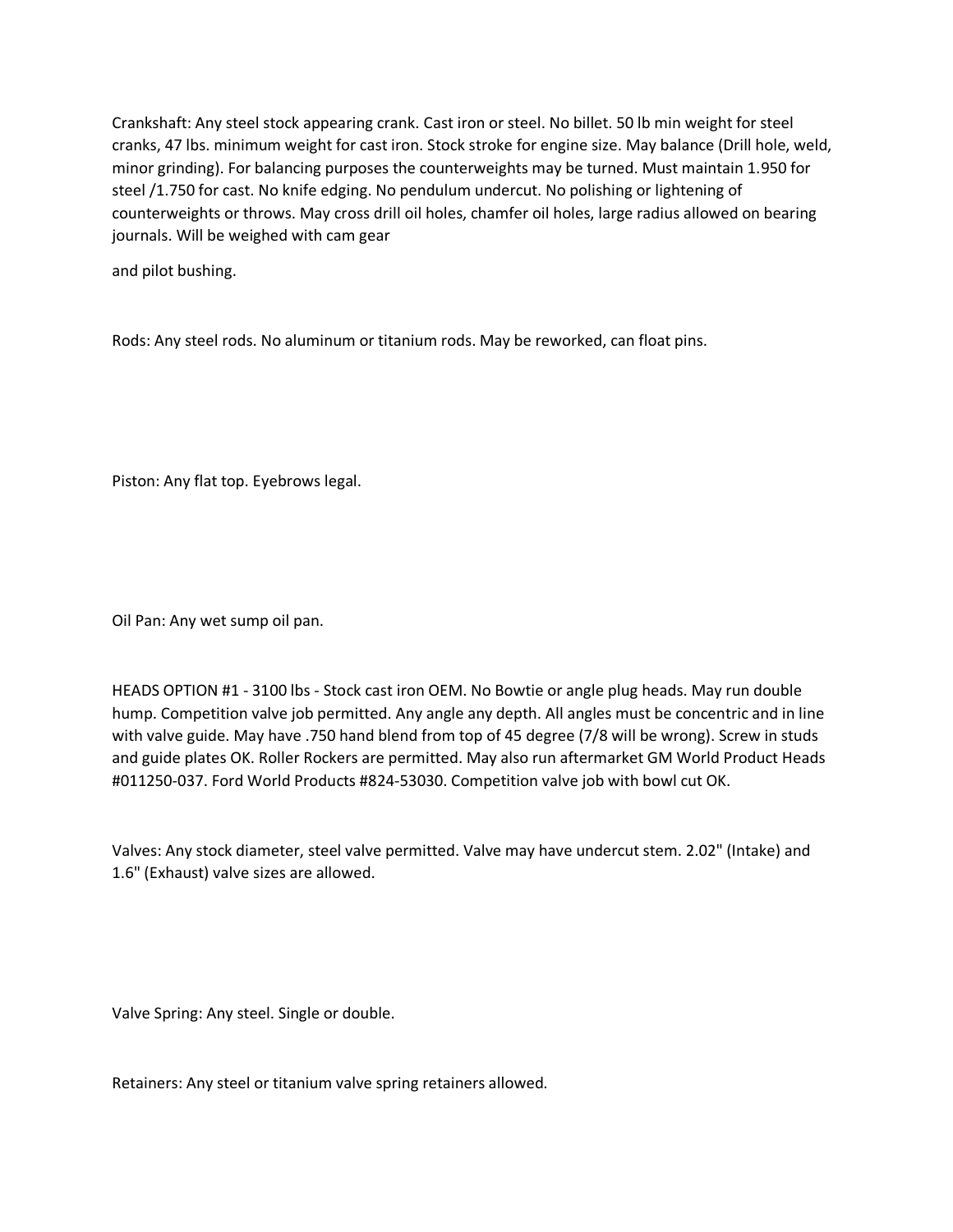HEADS OPTION #2 - 3000 lbs. - Cast iron O.E.M. straight plug only. Double hump ok. No Bow Tie or Vortec. May have competition valve job with bowl cut. Bowl cut must be concentric and in line with valve guide. Screw in studs, poly-locks, guide plates, stud girdles ok. Roller rocker arms okay. NO Shaft Rockers. Aftermarket alt heads GM World Products #824194. Ford World Products #824-53030, competition valve job with bowl cut OK.

Valves: Any stock diameter, steel valve permitted. No Titanium. Chevy- Intake=1.949 Exhaust=1.509. All other stock from make.

Valve Spring: Any steel valve springs. May run double valve springs.

Retainers: Any steel spring retainers allowed.

Camshaft: Hydraulic or Mechanical .500 lift max checked with valve. Hydraulic will be checked with solid lifter and .000 lash. Mechanical will be checked with .025 lash period. All cams must match make of car, GM to GM, Ford to Ford, etc. MUST be OEM firing order.

Lifter: Any hydraulic or solid flat tappet lifter. Stock diameter only for engine ran. No roller lifter. May plug or install vent pipes or screens in lifter galley. May run Lifter valley pan.

Intake: OEM Bowtie cast iron intake, or any aluminum, as cast. No modifications. Fuel Pump: Stock only.

Carburetor: May run stock, may remove choke flap. Chevy-Quadra-Jet-Ford-Motorcraft (single line only) or 650 Holley #4777. MUST pass track gauges. May remove choke flap only. May drill holes through butterfly. No other modifications allowed. (Exception: May change jets, power valve) Any 1" Spacer. Or may run 2" Spacer with no more than (2) .070" thick gaskets.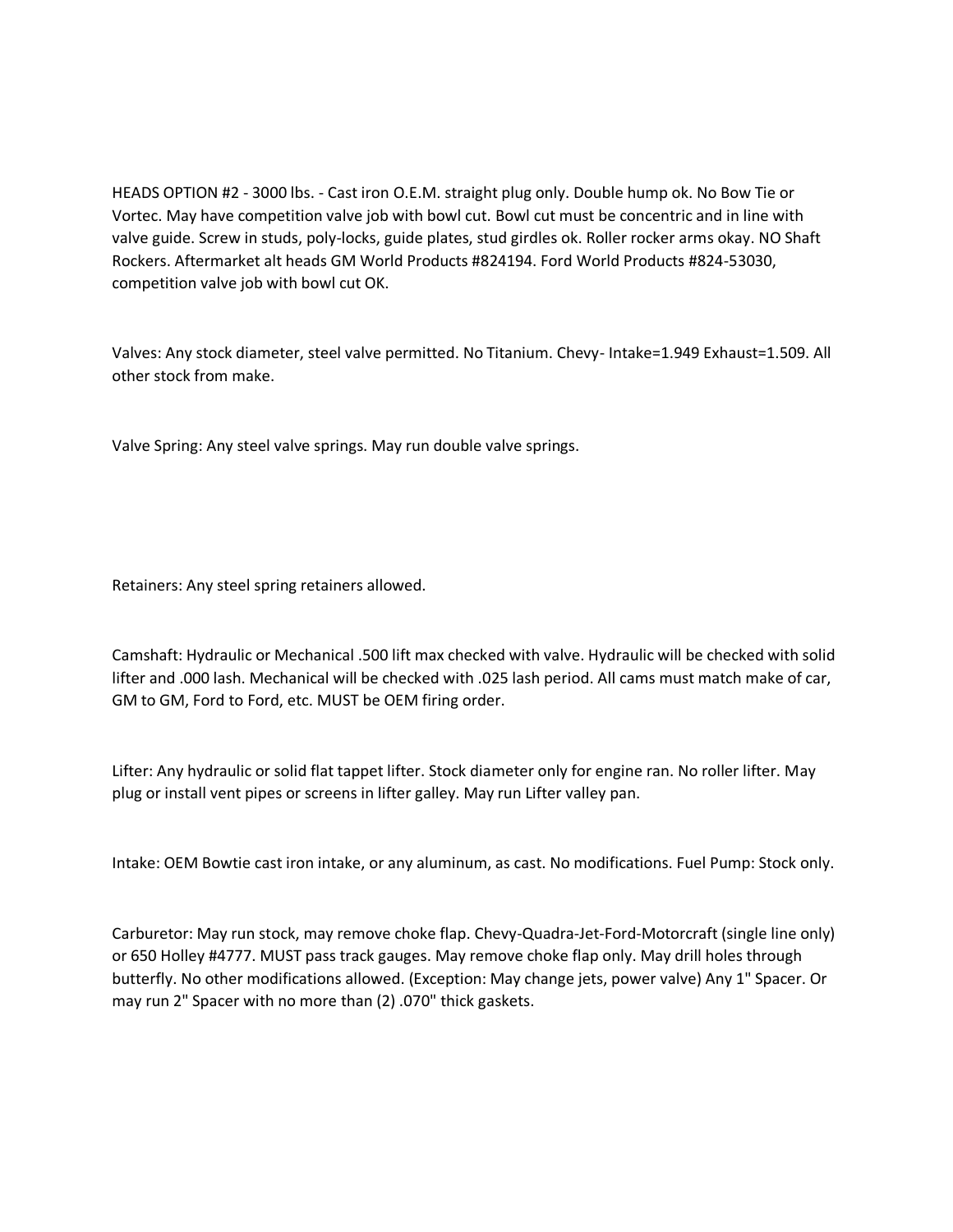Ignition: Stock. May have chip. Billet distributor OK. Any wires. MSD box allowed or same as.

Balancer: ANY

\* Timing Chain, gear set or wet belt cam timing ok. NO dry belts.

Engine Option #2: \*2950 lbs.

\* Sealed GM Crate Engine only: Part #88958604.

Carburetor: Any 750 CFM carb or smaller. Maximum 1 11/16 (1.6875) base plate. No expectations. (Measured with go-no go) Billet base plates may be used. (.780 maximum) 1" carb spacer (0 tolerance); Spacer may not protrude into carburetor or intake at any point; one gasket per surface, 0.070 maximum. No fuel injection, nitrous oxide, or other type system allowed. Ignition: May run MSD Type 6 box with 1 rev limiter plug/chip. 604 may run HEI distributor.

Engine must remain the same as supplied from GM; to GM specifications. Engine rebuild must use ALL Genuine GM Crate Engine parts only except for main, rod and cam bearings. Aftermarket stock type production bearings may be used; no "H" or coated bearings; production type only. NO high performance or "race" bearings.

No grinding or polishing of any parts. You may deburr any sharp edges on block or cylinder head chambers. May hone block only. NO overbore. Deck height: MINIMUM .020 NO TOLERANCE.

Due to design or production changes made by GM, parts may be held until clarifications with GM can be made.

Engine Option #3: \*2900 lbs.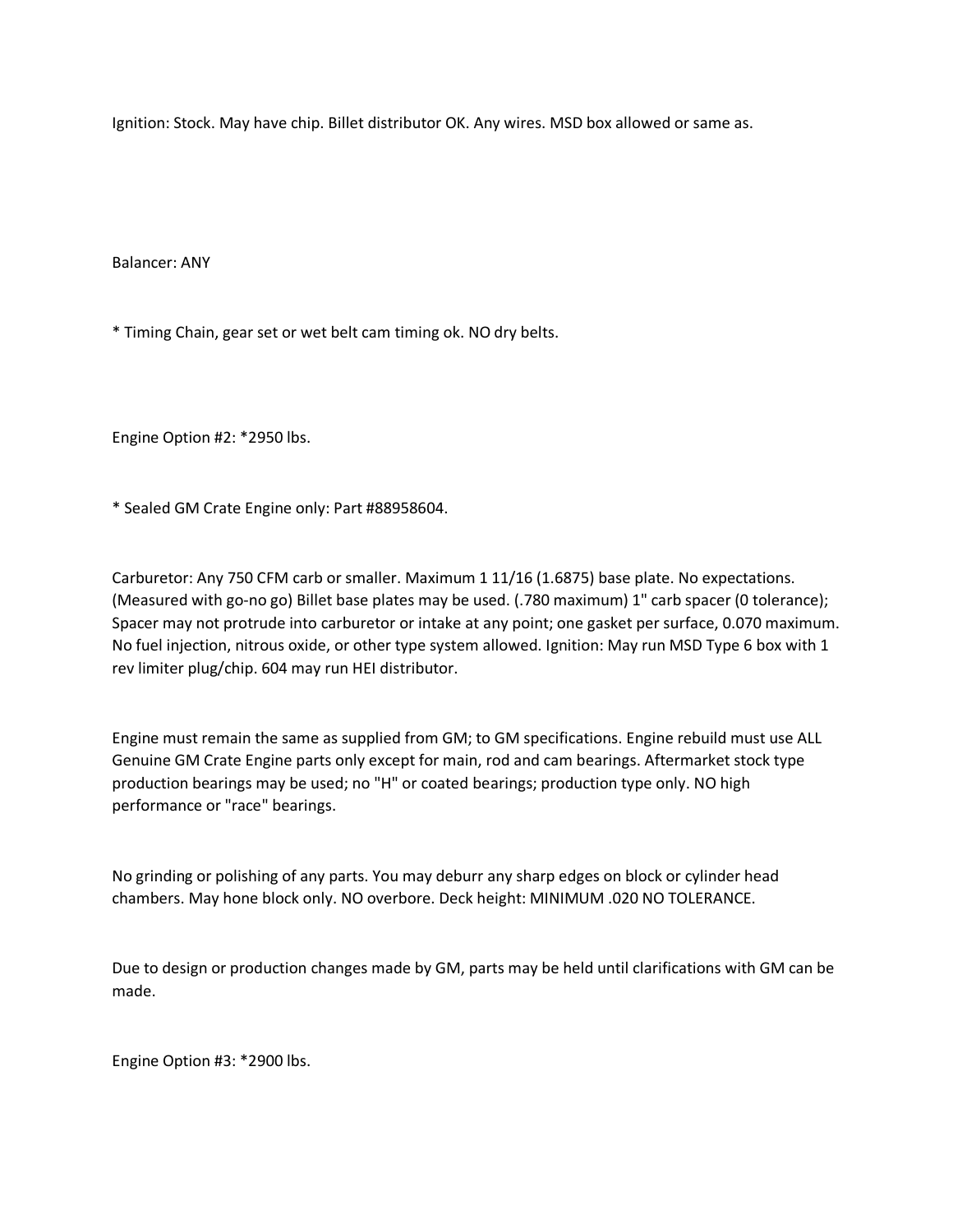\* Engine must be same make as car. Engine must be STRICTLY STOCK. No factory high performance allowed. Cubic Inch: (Chevy - 350 C.I.) (Ford - 351 C.I.) (Chrysler - 360 C.I.)

Block: Stock cast iron OEM, may overbore .060 MAXIMUM (NO TOLERANCE). May deck block to .000 deck only (NO TOLERANCE).

Crankshaft: Factory stock for engine running or the following part numbers: Scat part #4-3503480 or Eagle part #ESP103503480 and ESP103523480. 9-350-3480-5700 2 piece, 9-10442 2 piece, 9-10526 1 piece, 4-350-3480-5700 2 piece, 4-350-3480-5700L 1 piece, 103503480, 103523480. NO CUTTING ALLOWED.

Rods: Factory stock for engine running OK. NO WORK ALLOWED OF ANY KIND. May run any rod bolt. May run Eagle rod part #ESP5700BPLW or Scat part #SCA-25700P. Floating pin OK.

Pistons: May use any flat top or dish stock replacement piston, forged or hypereutectic. Flat top piston must have 4 valve relief's (Factory). No custom machining allowed, must use standard (Wide) ring package 5/64th", 5/64th", 3/16th". Coating on skirts OK. No custom pistons. May cut valve pockets.

Intake: Option 1 - Factory stock, cast iron, low rise only. Valley pan OK. Option 2 - Edelbrock part #5001,7101 or 2101. Must remain box stock, no alterations. Any 1" spacer.

Fuel System

Fuel: Track fuel ONLY. Must pass track test.

Carburetor: OEM Stock single line 2 barrel or 4 barrel for make. Must use stock or stock replacement gasket. May drill holes in butterflies. No spacer allowed. NO HIGH PERFORMANCE. Or may run box stock Holley 650 #4777. May run 1" adapter for Holley carb. to stock manifold with no more than (2) .070" thick gaskets. May remove choke flap. May drill holes in butterflies. Must pass track gauges. May run maximum 2" air cleaner riser.

Fuel Pump: Stock OEM only.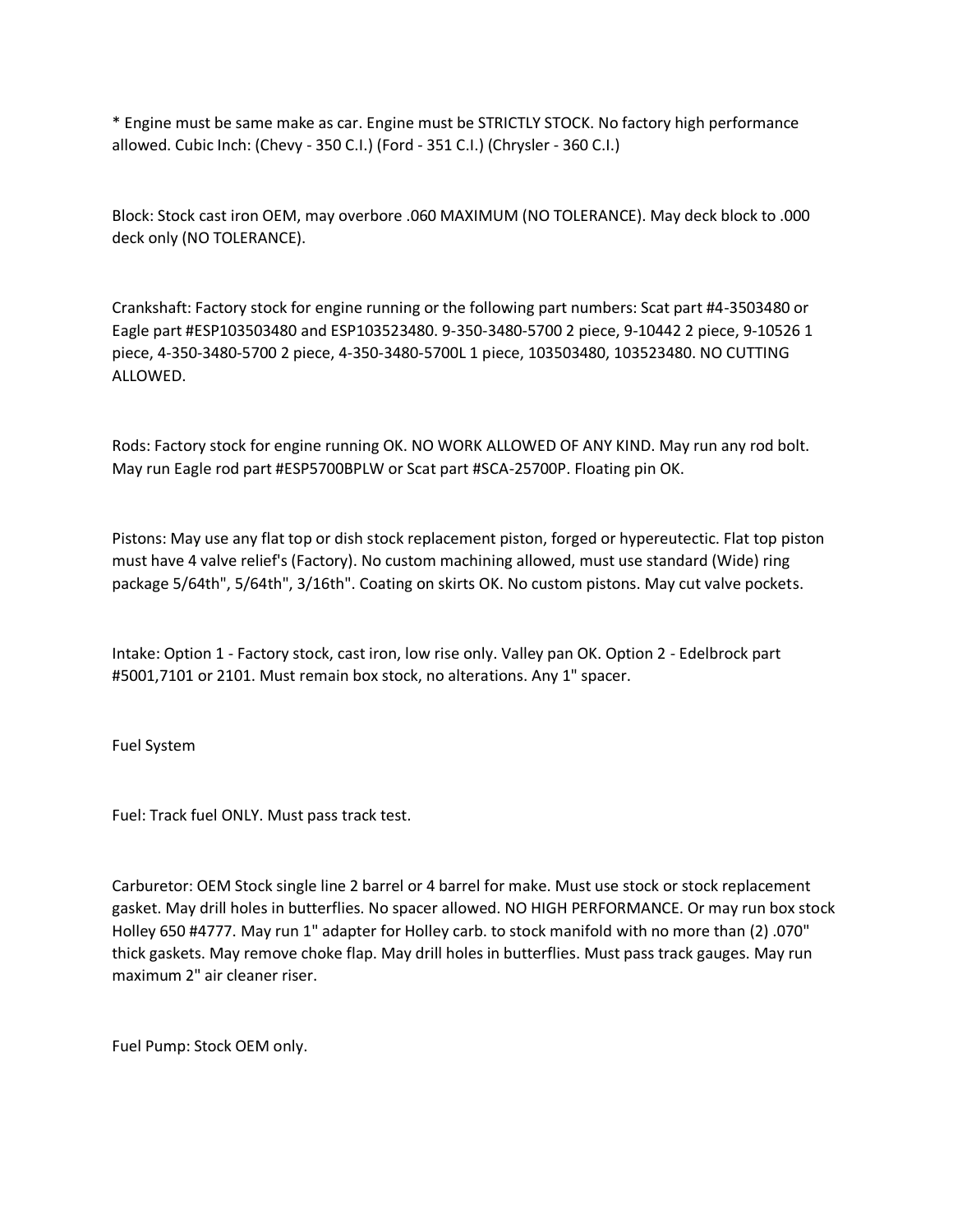No cold air boxes, may cut hole in hood for air cleaner with 4 1/2" max. tall scoop or air deflector. Scoop may be no more than 4" wider than air cleaner. Heads: Factory stock or Dart, cast iron OEM straight plug only, screw in studs allowed. No high performance or double hump allowed. NO BLEND WORK ALLOWED. Competition Valve job OK. Bowl cut OK, may not bore below guide boss. May run roller rockers 1.5 ratio for Chevy, 3/8 and 7/16 stud, no stud girdles allowed. Buy rule \$225. For other engine manufacturers, stock rocker ratio. Any steel valve spring. Any steel retainer. POLYLOCKS OK. GUIDE PLATES OK. Stock diameter stainless steel valves OK. May run Dart Head SS #10024361.

\* 64 CC MIN chamber volume.

\* Any stainless valve - 11/32" stem - 1.949 intake - 1.509 exhaust. No titanium keepers, retainers, etc.

\* Any steel valve spring. Steel retainers and keepers only. Stud mounted rocker arms only - 1.5 ratio.

Camshaft: MUST BE Flat Tappet HYDRAULIC LIFTERS ONLY. Any timing chain. May degree camshaft. Cam must be OEM .425 maximum lift for Chevrolet; others will be .450 maximum lift. May run valley tray.

Oil Pan: Any wet sump.

Balancers: Factory stock or aftermarket OK.

\*Aftermarket pulley system and belts OK.

\*Any plugs and plug wires OK.

\*No electric radiator cooling fans

\*No electric water pumps.

Ignition:

1. Stock appearing distributor with stock appearing module. May lock advance and/or change springs.